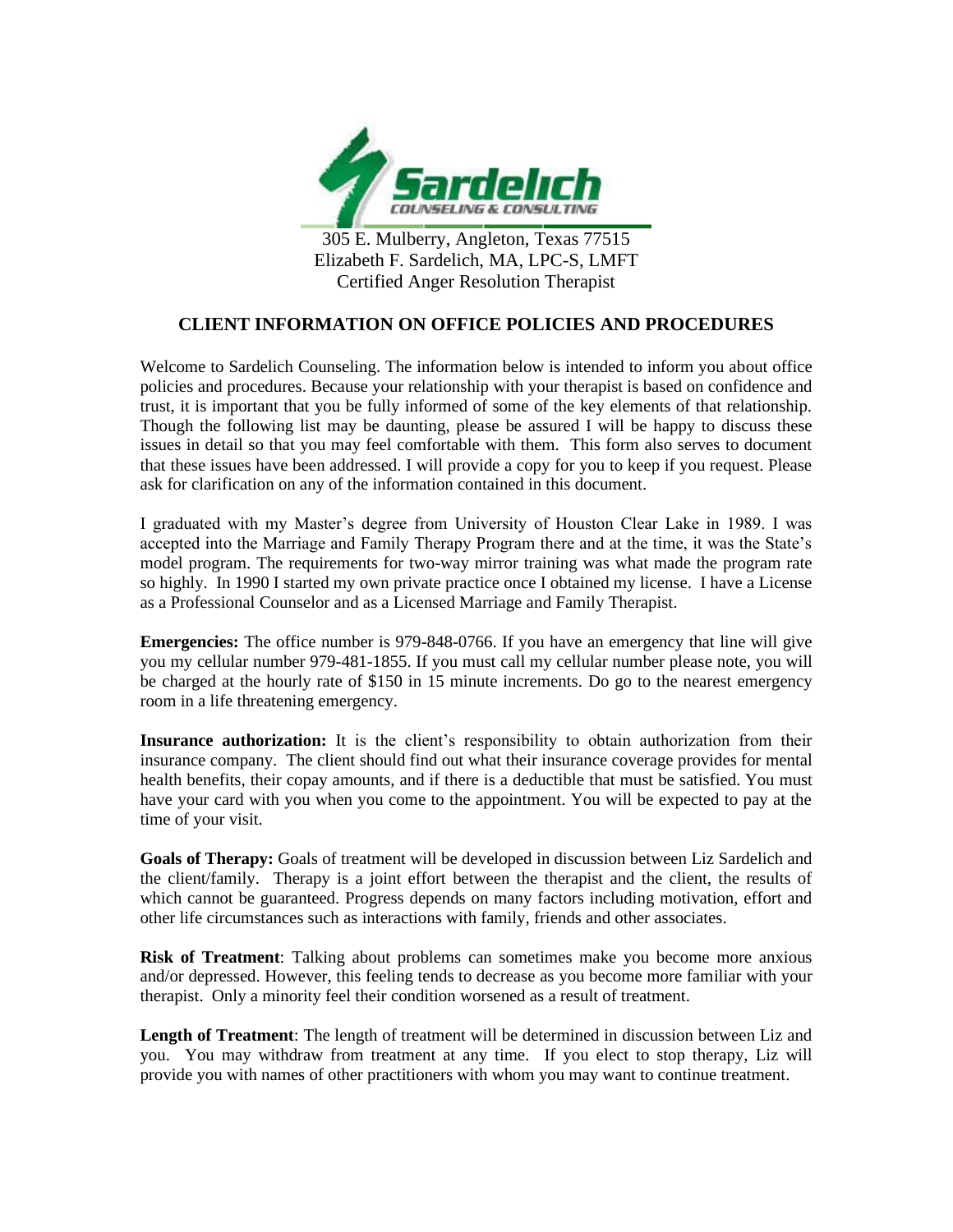## **SARDELICH POLICIES- PAGE 2**

**Appointment Times:** Appointment times are limited. Each session is 55 minutes unless you request 2 sessions instead. Office hours are 8am with the last appointment time offered at 4pm. Insurance companies usually will only pay for one session at a time. However, if you request more time, you may pay out of pocket. If in the event you are unable to keep your appointment, call and give 48 hours' notice in advance. **Since your appointment time is reserved for you, appointments not cancelled with at least 24 hours' notice will be charged to you at the regular hourly rate of \$150.** 

Payment: Payment is due at the time services are rendered. There is a \$25 charge on all returned checks. Do understand that if your insurance company fails to pay, you are responsible for the unpaid balance. For clients who do not have insurance, you can receive a discount by paying for 3 or more visits up front. My normal rate is \$150 per session. Prepayment discounts are as follows:

**3 visits: \$400 save \$50 5 visits: \$650 save \$100 10 visits: \$1200.00 save \$300**

I understand there will be **no refunds** on any prepaid visits. They have no expiration.

**Refunds:** There will be no refunds issued. The only exception would be after insurance has paid for your appointments, and it is discovered that you have overpaid your share of the coinsurance. If this is the case, the over-payment can be refunded to you, or applied to future payments.

**Confidentiality:** The information you provide to Liz Sardelich, and to those under her supervision is confidential and will only be released to others with your written consent. Liz will not fax information to anyone due to the possible risk of others seeing information without your approval. By law, Liz is required to disclose confidential information even without your consent in certain circumstances. These circumstances include but are not limited to the following: if you are a danger to yourself or others, if you are a minor, elderly, or have a disability and it is believed that you are a victim of abuse; if you report to Liz that a previous helping professional engaged in a sexual relationship: if you file suit against the therapist for breach of duty; and if a court order or other legal proceeding or statue requires disclosure. If you choose to file insurance or work with managed care company, information regarding your treatment must be provided to the insurance company or manage Care Company, and Liz has no control over how the information may be used. High security clearance jobs and health insurance could be denied when using mental health benefits. Liz has no control over how information may be used. You have the opportunity to discuss with Liz any questions you may have on the limits of confidentiality.

**Court Appearances:** Client[s] understand that the therapist does not accept cases involving child custody issues requiring him/her to testify or otherwise get involved with attorneys during civil litigation or other legal or administrative proceedings. Client[s] agree not to subpoena therapy records for a deposition or ask the therapist to testify in a legal proceeding brought by any party, either during the therapeutic relationship or thereafter. In the event that the therapist's testimony is compelled by subpoena or other court order, Client[s] agree that the following conditions must be complied with:

1. The therapist will require one (1) weeks' notice in order to clear his/her calendar.